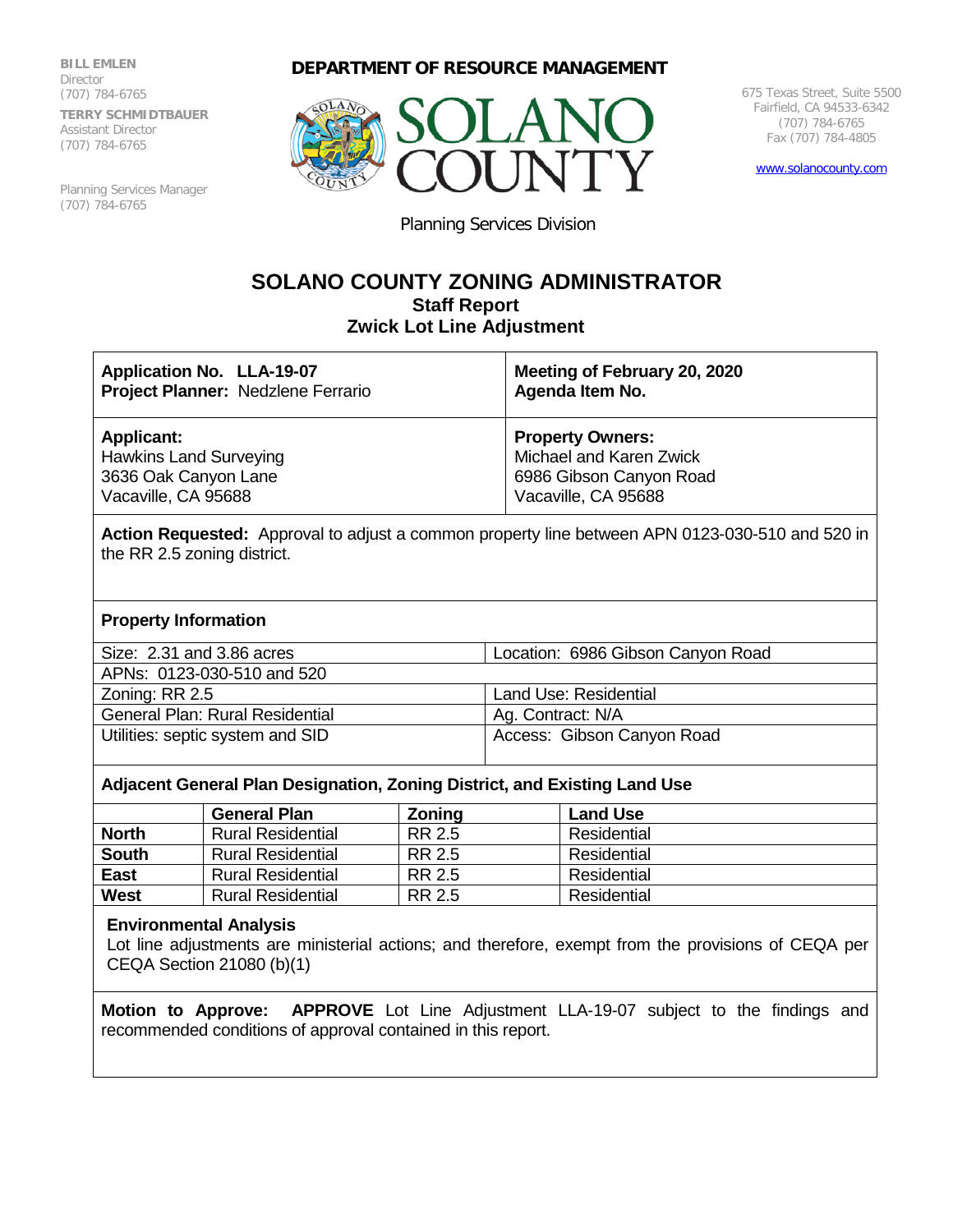## **PROJECT DESCRIPTION:**

The application involves adjusting the common property line between APN 0123-030-510 and 520, two legal parcels to Gibson Canyon Road, confirmed by the County Surveyor. The 6.17-acre property is developed with a residence, and zoned Rural Residential 2.5 acre minimum (RR 2.5). The property fronts Gibson Canyon Road and has access via Wellborn Road, a private road easement located to the rear of the property. The adjustment will result in locating the existing residence and barn on Proposed Parcel A and allows buildable area for Proposed Parcel B separate from the existing residence.

Proposed Parcel A will retain access from Gibson Canyon Road and an easement is proposed to the existing barn through Proposed Parcel B. Primary access for Parcel B is proposed via Wellborn Road. Public street frontage is required for parcels in the RR 2.5 zoning; however, public street frontage is not required for Parcel B due to the existing non-conforming situation. The following is a breakdown of the existing, proposed and net transfer acreage.

| <b>APN</b>   | <b>EXISTING</b> | <b>PROPOSED</b>      | <b>NET</b><br><b>TRANSFER</b> |
|--------------|-----------------|----------------------|-------------------------------|
| 0123-030-510 | $2.31$ acre     | 3.30 acre (Parcel A) | 0.99                          |
| 0123-030-520 | 3.86 acre       | 2.87 (Parcel B)      | -0.99                         |

The proposed parcels are conforming in size for the zoning district and approval of the lot line adjustment will not create additional parcels. The Deeds of Trust recorded for the subject property shall be revised and recorded to reflect the parcel configurations approved by the lot line adjustment.

#### **GENERAL PLAN AND ZONING CONSISTENCY**

Both properties are zoned Rural Residential 2.5 acre minimum and consistent with the Rural Residential Land Use Designation of the General Plan.

## **ENVIRONMENTAL ANALYSIS (CEQA)**

Lot line adjustments are ministerial actions; and therefore, exempt from the provisions of the California Environmental Quality Act (CEQA) Section 21080 (b)(1).

#### **RECOMMENDATION**

**APPROVE** Lot Line Adjustment LLA-19-07 subject to the findings and recommended conditions of approval below.

## **MANDATORY FINDINGS**

**1. The adjustment is consistent with applicable building ordinances and no conforming lot will be made nonconforming with applicable zoning requirements, and the adjustment will not reduce the aggregate area of all affected lots which do not meet the minimum area requirements of their zoning designations, pursuant to Section 66412(d) of the Subdivision Map Act.**

The proposal is conforming with applicable regulations.

**2. Approval of the lot line adjustment will not create a greater number of parcels than originally existed.**

The lot line adjustment reconfigures two (2) existing legal parcels. Additional parcels will not be created.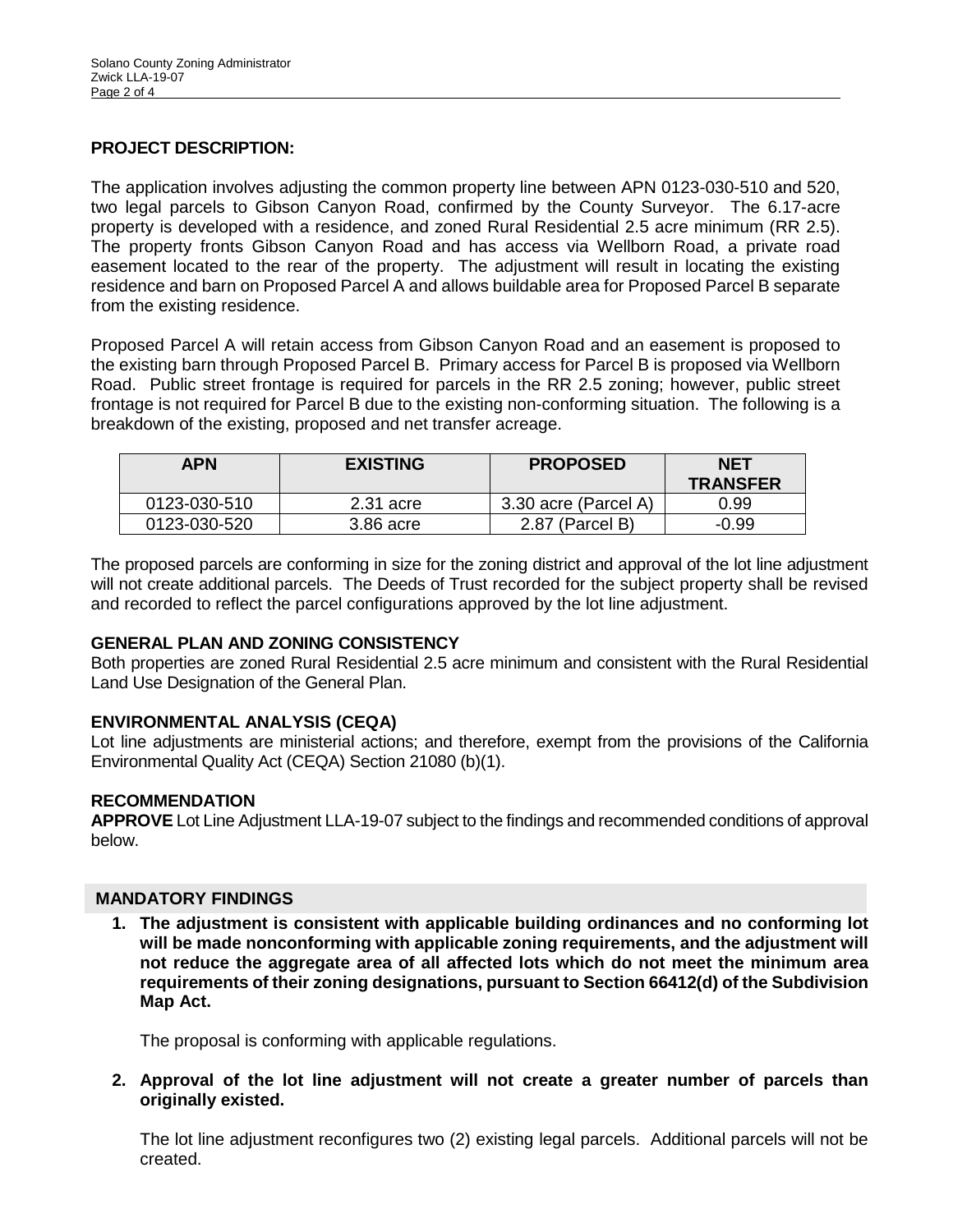**3. A letter signed by the Solano County Tax Collector, stating that there are no liens against the properties or any part thereof for unpaid State, County, municipal or local taxes or special assessments collected as taxes, except taxes or special assessments not yet payable, and stating that security has been filed with the Clerk of the Board of Supervisors for the estimated taxes which are a lien on the property but not yet payable for taxes and special assessments, and stating that security satisfy the requirements of Section 66493 of the Subdivision Map Act will be provided.** 

A signed Tax Certificate shall be obtained from the County Tax Collector. This document shall be provided by the applicant to the Planning Services Division. The Tax Certificate shall be recorded as part of the Certificate of Compliance package.

**4. The proposed lot line adjustment is a ministerial action and is therefore not subject to the provisions of the California Environmental Quality Act pursuant to CEQA Guidelines Section 21080 (b) (1).**

### **CONDITIONS OF APPROVAL**

- **1.** The Lot Line Adjustment shall be established in compliance with the application materials and tentative lot line adjustment map filed for application no. LLA-19-07 dated July 2019, prepared by Hawkins Land Surveying, and as approved by the Zoning Administrator.
- **2.** A Certificate of Compliance demonstrating that the subject lot line has been adjusted in accord with the State of California Subdivision Map Act and Solano County Subdivision Ordinance regulations shall be recorded with the Solano County Recorder's Office within one (1) year of the tentative approval by the Zoning Administrator. Failure to record a Certificate of Compliance within one year of Hearing Authority approval shall render the Lot Line Adjustment null and void.

Submittal of additional documents is required by the applicant in order to obtain a Certificate of Compliance from the Planning Division. The applicant shall initiate this step by submitting written legal descriptions of the parcels as adjusted to the Planning Services Division. The legal descriptions shall be prepared by a registered land surveyor or civil engineer licensed to survey in the State of California and each page of the legal descriptions must be signed and sealed by the professional preparing the descriptions. Upon review and approval of the legal descriptions by the Planning Division, a Certificate of Compliance will be prepared and forwarded by the Planning Services Division to the Title Company/Escrow Officer identified on the Lot line Adjustment application, with instruction to the Title Company/Escrow Officer to prepare new grant deeds reflecting the property boundaries as adjusted.

In order to obtain a Certificate of Compliance package that is ready for recordation, the permittee shall submit the following documents to their Title Company to complete the Certificate of Compliance package:

- a) Grant Deed(s) that convey the adjustment area(s) between the parcel owners.
- b) Any conveyance documents that may be required for the relocation and/or extensions of existing utilities and easements.
- c) A statement, certificate, or security indicating there are no liens against the properties for any unpaid taxes or special assessments. Property owners shall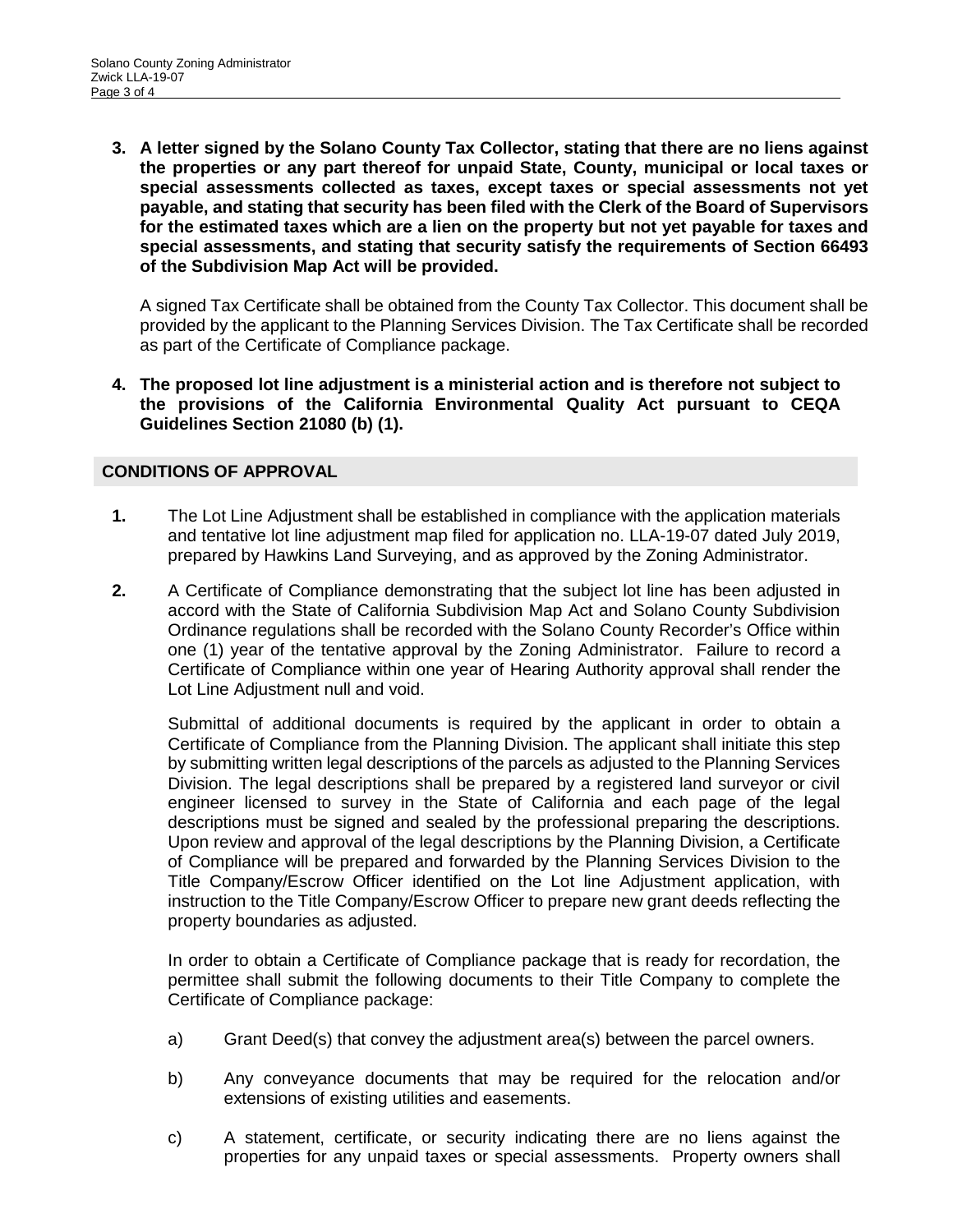work with their representative title company and contact the Solano County Assessor's Mapping Department to initiate the 'Tax Certificate' process. Fees are collected by the Assessor's Office to begin this process.

Once all of the necessary documents have been submitted to the Planning Division, a Certificate of Compliance package will be prepared and transmitted to the applicant's title company with instruction for recordation with the Solano County Recorder, thus completing the Lot Line Adjustment approval process.

**3.** Prior to recording the Certificate of Compliance, the Deeds of Trust recorded for the subject property shall be revised and recorded to reflect the parcel configurations approved by the lot line adjustment.

### **Attachments:**

Exhibit A – Lot Line Adjustment Exhibit B - Location Map Exhibit C - Resolution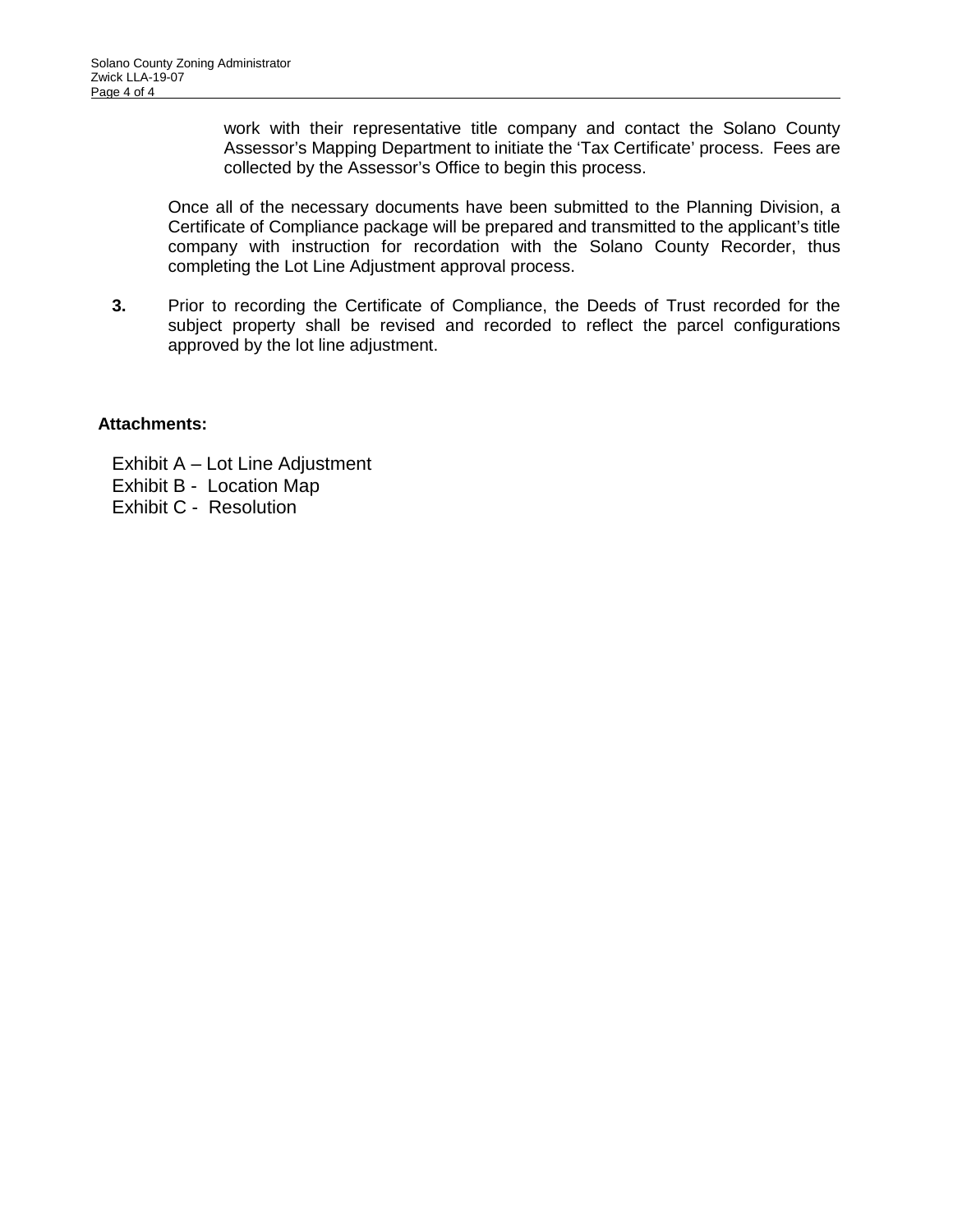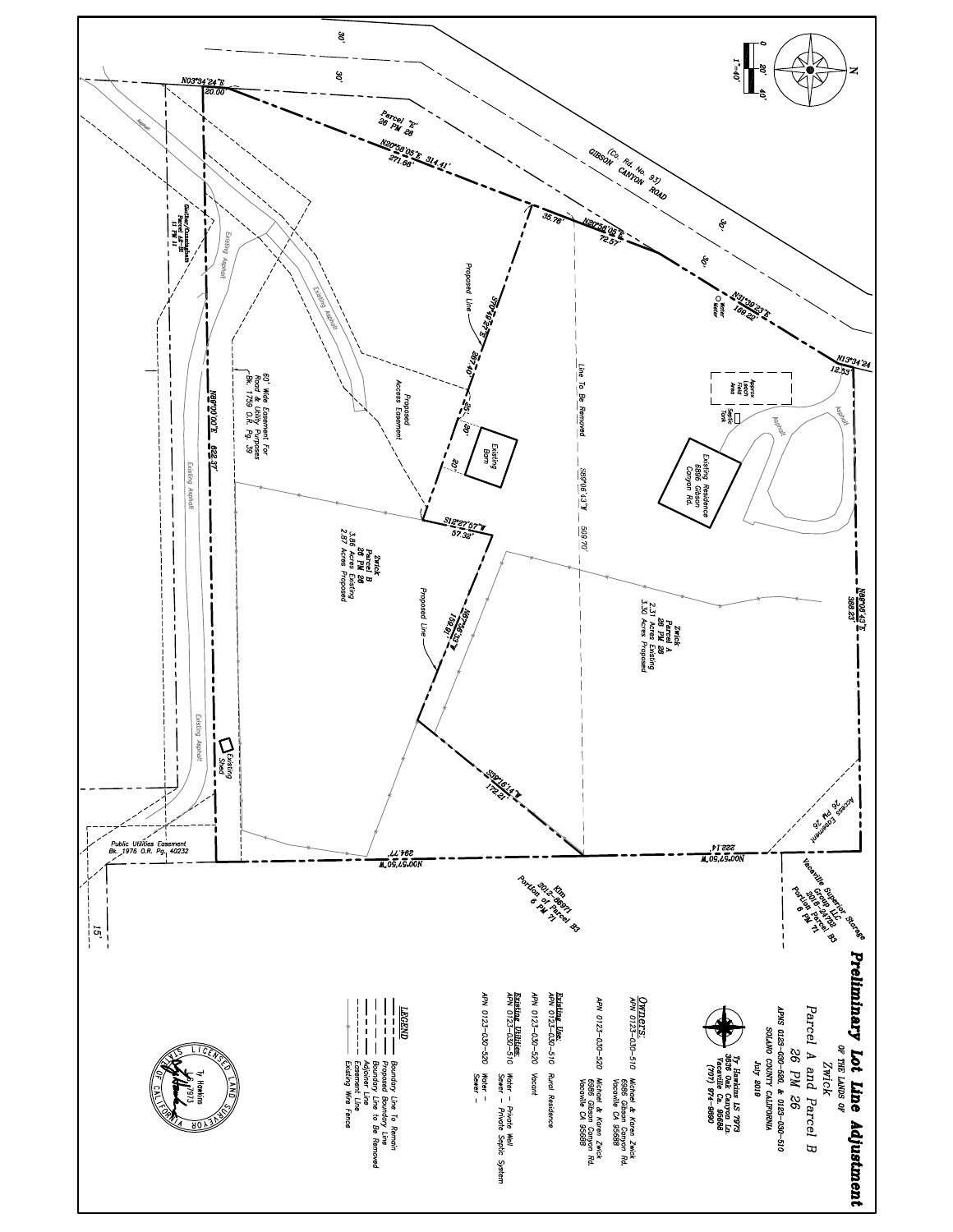



Í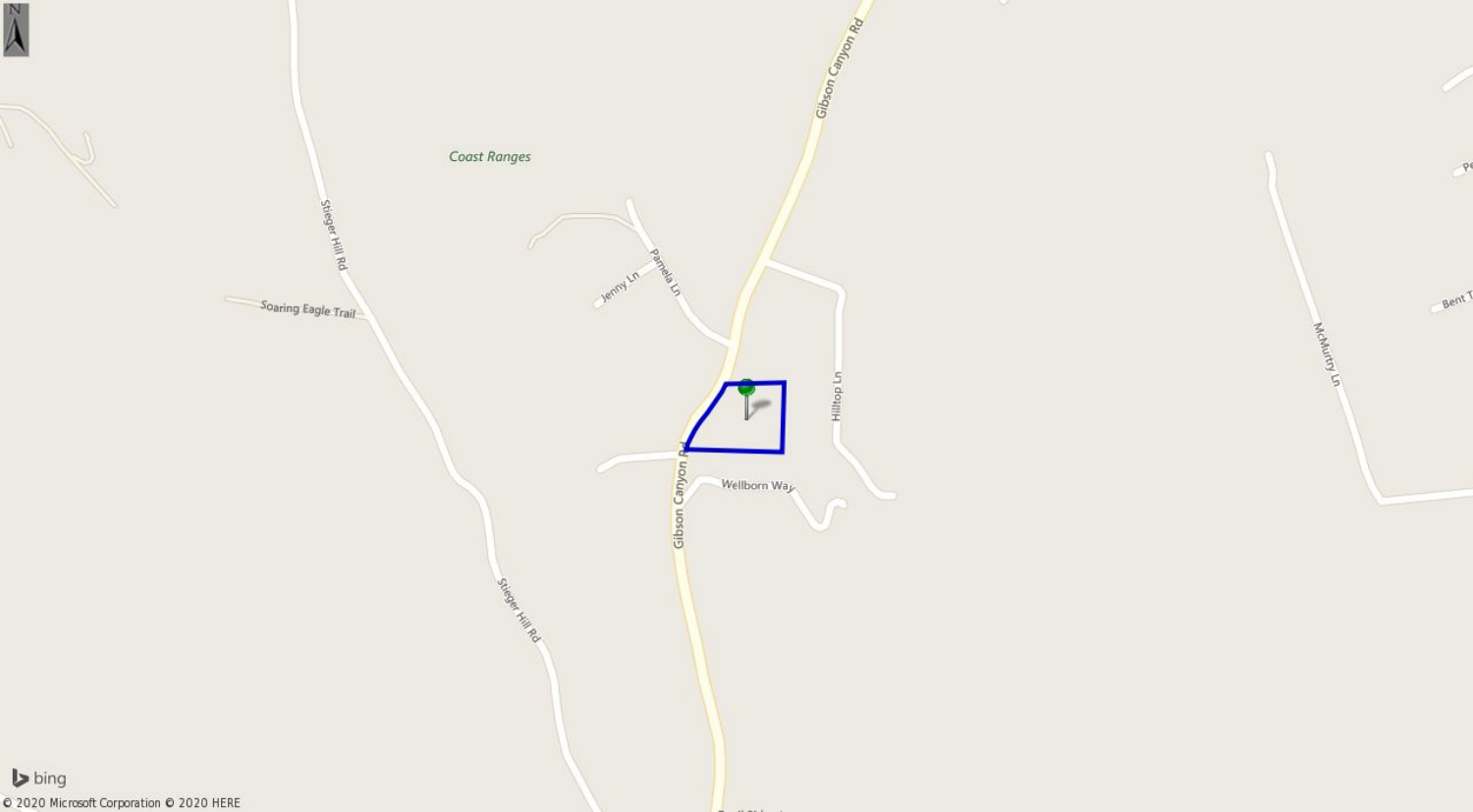# **SOLANO COUNTY ZONING ADMINISTRATOR RESOLUTION NO.**

**WHEREAS**, the Solano County Zoning Administrator has Lot Line Adjustment Application No. LLA-19-07 and Certificate of Compliance No. CC-19-18 of **Michael and Karen Zwick** to reconfigure APN's: 0123-030-510 and 0123-030-520. The property is located at 6986 Gibson Canyon Road, within the Rural Residential 2.5 acre minimum, "RR 2.5" Zoning District and;

**WHEREAS**, said Zoning Administrator has reviewed the report of the Department of Resource Management and heard testimony relative to the subject application at the duly noticed public hearing held on February 20, 2020 and;

**WHEREAS**, after due consideration, the Zoning Administrator has made the following findings in regard to said proposal:

1. The adjustment is consistent with applicable building ordinances and no conforming lot will be made nonconforming with applicable zoning requirements, and the adjustment will not reduce the aggregate area of all affected lots which do not meet the minimum area requirements of their zoning designations, pursuant to Section 66412(d) of the Subdivision Map Act.

The proposal is consistent with applicable regulations.

2. Approval of the lot line adjustment will not create a greater number of parcels than originally existed.

The lot line adjustment reconfigures two (2) existing legal parcels. Additional parcels will not be created.

3. A letter signed by the Solano County Tax Collector, stating that there are no liens against the properties or any part thereof for unpaid State, County, municipal or local taxes or special assessments collected as taxes, except taxes or special assessments not yet payable, and stating that security has been filed with the Clerk of the Board of Supervisors for the estimated taxes which are a lien on the property but not yet payable for taxes and special assessments, and stating that security satisfy the requirements of Section 66493 of the Subdivision Map Act will be provided.

A signed Tax Certificate shall be obtained from the County Tax Collector. This document shall be provided by the applicant to the Planning Services Division. The Tax Certificate shall be recorded as part of the Certificate of Compliance package.

4. The proposed lot line adjustment is a ministerial action and is therefore not subject to the provisions of the California Environmental Quality Act pursuant to CEQA Guidelines Section 21080 (b) (1).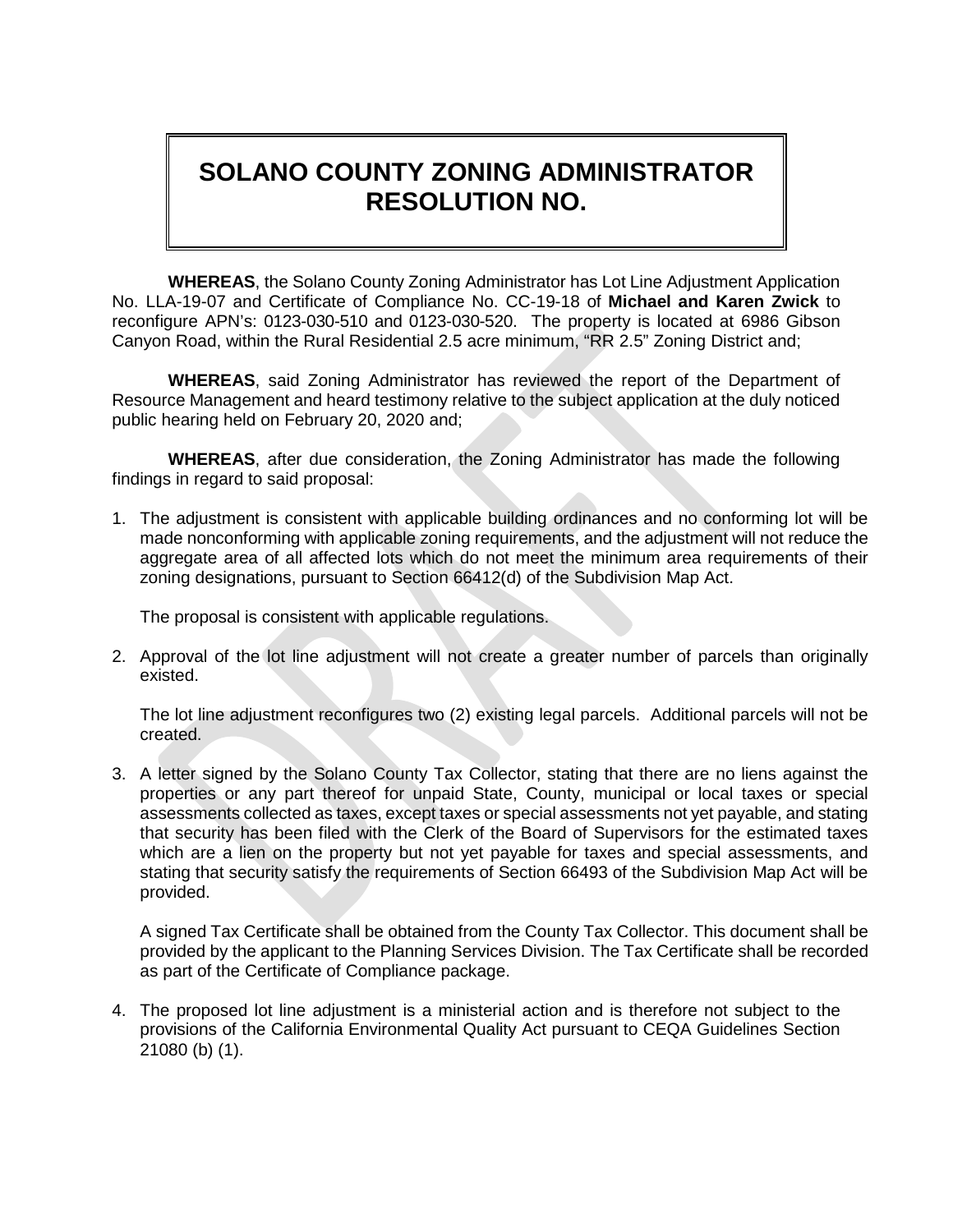**BE IT THEREFORE RESOLVED,** that the Zoning Administrator has approved LLA-19-02 subject to the following recommended conditions of approval:

- 1. The Lot Line Adjustment shall be established in compliance with the application materials and tentative lot line adjustment map filed for application no. LLA-19-07 dated July 2019, prepared by Ty Hawkins Land Surveying, and as approved by the Zoning Administrator.
- 2. A Certificate of Compliance demonstrating that the subject lot line has been adjusted in accord with the State of California Subdivision Map Act and Solano County Subdivision Ordinance regulations shall be recorded with the Solano County Recorder's Office within one (1) year of the tentative approval by the Zoning Administrator. Failure to record a Certificate of Compliance within one year of Hearing Authority approval shall render the Lot Line Adjustment null and void.

Submittal of additional documents is required by the applicant in order to obtain a Certificate of Compliance from the Planning Division. The applicant shall initiate this step by submitting written legal descriptions of the parcels as adjusted to the Planning Services Division. The legal descriptions shall be prepared by a registered land surveyor or civil engineer licensed to survey in the State of California and each page of the legal descriptions must be signed and sealed by the professional preparing the descriptions. Upon review and approval of the legal descriptions by the Planning Division, a Certificate of Compliance will be prepared and forwarded by the Planning Services Division to the Title Company/Escrow Officer identified on the Lot line Adjustment application, with instruction to the Title Company/Escrow Officer to prepare new grant deeds reflecting the property boundaries as adjusted.

In order to obtain a Certificate of Compliance package that is ready for recordation, the permittee shall submit the following documents to their Title Company to complete the Certificate of Compliance package:

- a) Grant Deed(s) that convey the adjustment area(s) between the parcel owners.
- b) Any conveyance documents that may be required for the relocation and/or extensions of existing utilities and easements.
- c) A statement, certificate, or security indicating there are no liens against the properties for any unpaid taxes or special assessments. Property owners shall work with their representative title company and contact the Solano County Assessor's Mapping Department to initiate the 'Tax Certificate' process. Fees are collected by the Assessor's Office to begin this process.

Once all of the necessary documents have been submitted to the Planning Division, a Certificate of Compliance package will be prepared and transmitted to the applicant's title company with instruction for recordation with the Solano County Recorder, thus